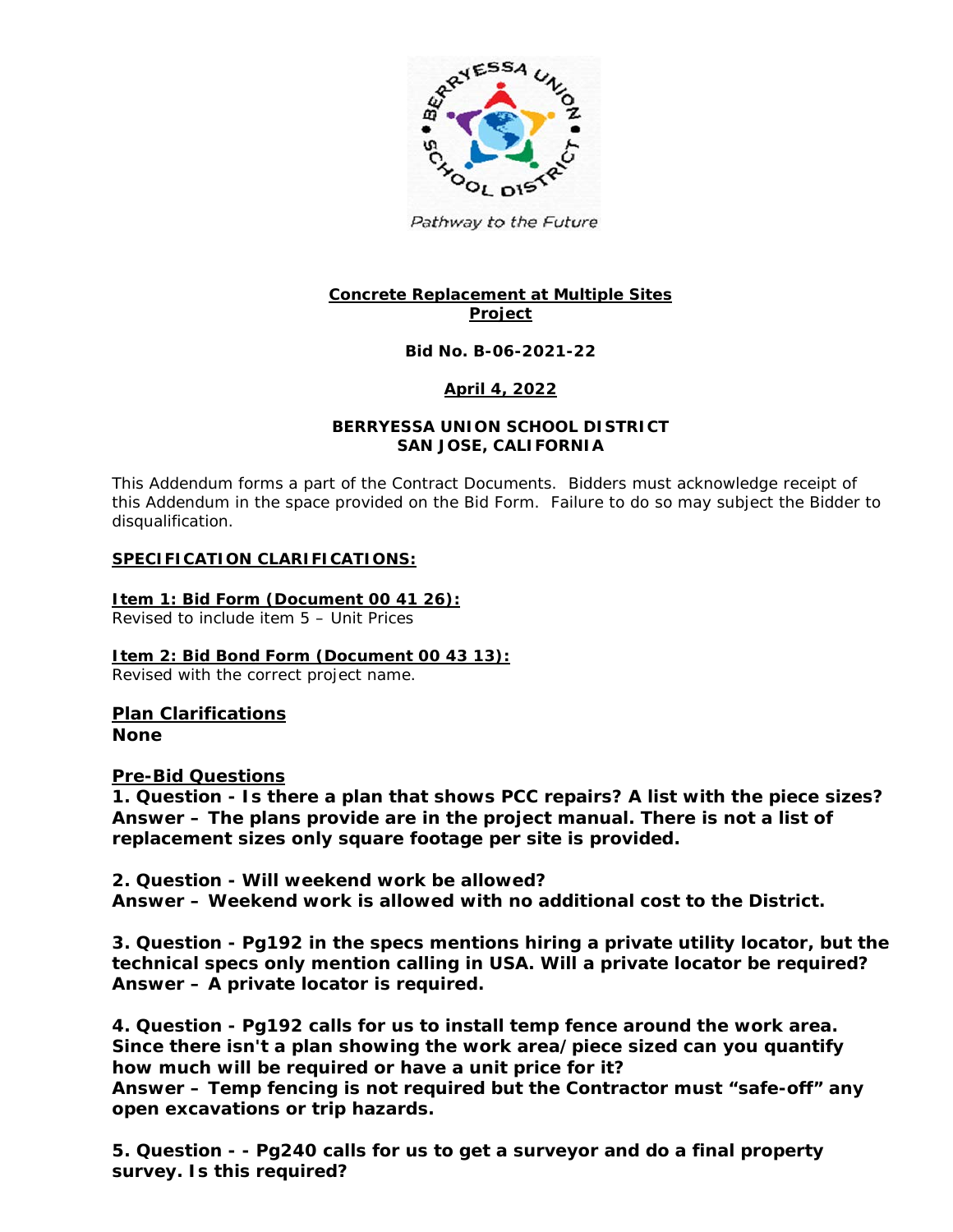

Pathway to the Future

**Answer – A surveyor is not required.**

**6. Question - Will there be a bid item added for the removal of wooden expansion joints & patching back? Answer – Yes, see the attached Addendum 1 Bid Form – Item 5 - Unit Prices**

**7. Question - I saw the Noble and Sierramont access was bad, but how easy is it to access the pieces on Toyon since we weren't able to go there? Able to pull up a truck to the piece(s)?**

**Answer – Access to Noble and Toyon is good. Only Sierramont has access challenges.**

**8. Question - And just to confirm we can reuse the base for all the locations except for at Ruskin since it sits on dirt? Answer – Reuse of existing base rock is acceptable.**

#### **Attachments:**

Document 00 41 26 Bid Form – Addendum #1 Document 00 43 13 Bid Bond Form – Addendum #1

END OF ADDENDUM 01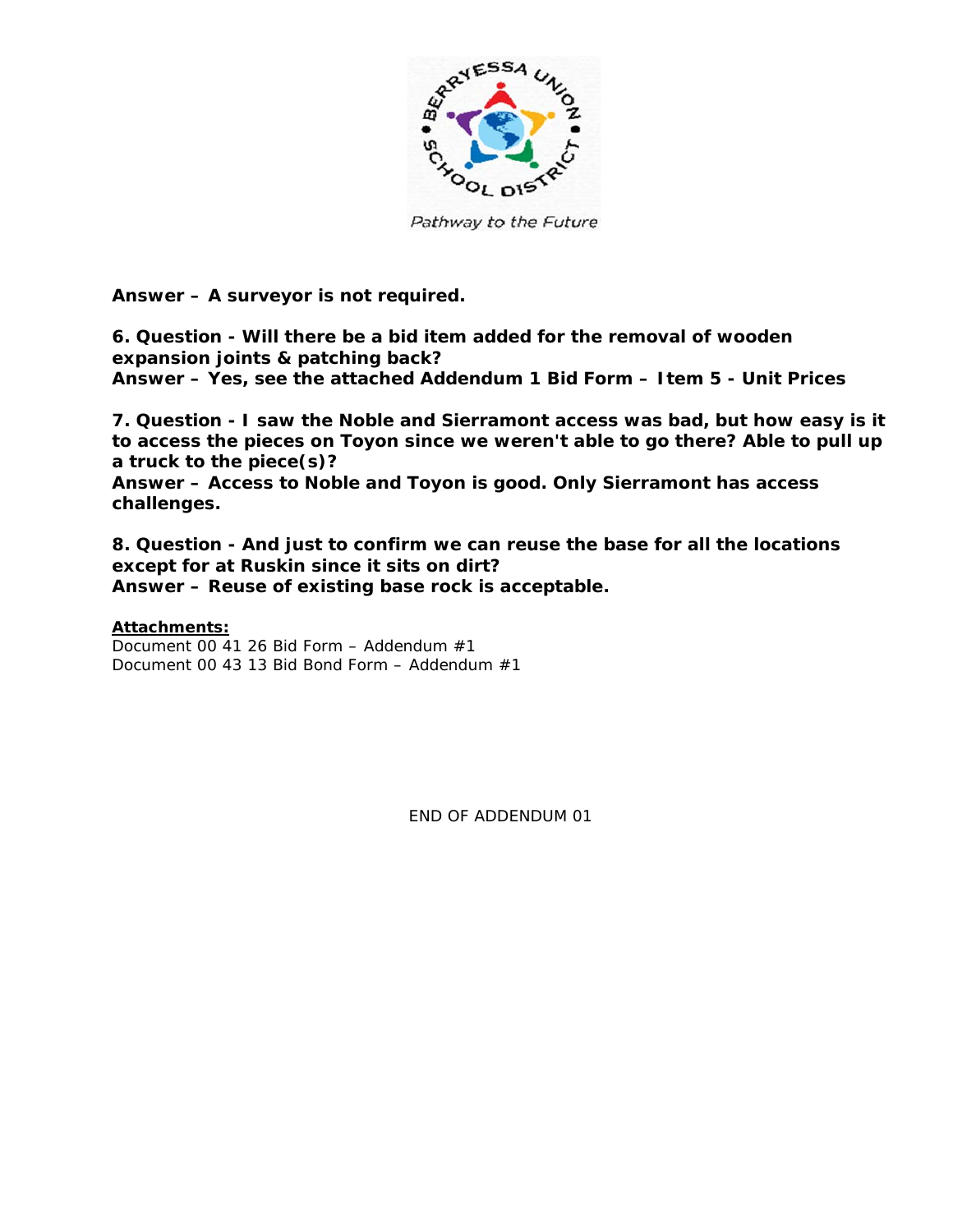### **DOCUMENT 00 41 26**

# **BID FORM**

# Berryessa Union School District 1376 Piedmont Rd. San Jose, CA 95132

Dear Board Members:

The undersigned doing business under the firm name of:

hereby propose and agree to enter into a Contract, to furnish any and all labor, materials, applicable taxes, equipment and services for the completion of Work described hereinafter and in the Contract Documents:

\_\_\_\_\_\_\_\_\_\_\_\_\_\_\_\_\_\_\_\_\_\_\_\_\_\_\_\_\_\_\_\_\_\_\_\_\_\_\_\_\_\_\_\_\_\_\_\_\_\_\_\_\_\_\_\_\_\_\_\_

# **Concrete Replacement at Multiple Sites Bid # B-06-2021-22**

prepared by: Pavement Engineering Inc. for the amount of:

|                                               | for the amount of:                                        |                |                   |  |
|-----------------------------------------------|-----------------------------------------------------------|----------------|-------------------|--|
| <b>Item</b>                                   | Concrete Replacement – Provide & install 4" PCC           | <b>SF Cost</b> | <b>Total Site</b> |  |
|                                               | sidewalk at each site. Include all labor and materials to |                | Cost              |  |
|                                               | remove existing PCC sidewalk and install new PCC          |                |                   |  |
|                                               | sidewalk                                                  |                |                   |  |
| $\mathbf 1$                                   | Noble Elementary School - Removal of 2,400 SF of          |                |                   |  |
|                                               | existing PCC sidewalk and installation of 2,400 SF of new |                | \$                |  |
|                                               | <b>PCC</b> sidewalk                                       |                |                   |  |
| $\overline{2}$                                | Toyon Elementary School - Removal of 1,000 SF of          |                |                   |  |
|                                               | existing PCC sidewalk and installation of 1,000 SF of new |                | \$                |  |
|                                               | <b>PCC</b> sidewalk                                       |                |                   |  |
| 3                                             | <b>Ruskin Elementary School - Removal of 1,000 SF of</b>  |                |                   |  |
|                                               | existing PCC sidewalk and installation of 1,000 SF of new |                | \$                |  |
|                                               | <b>PCC</b> sidewalk                                       |                |                   |  |
| 4                                             | Sierramont Middle School - Removal of 2,400 SF of         |                |                   |  |
|                                               | existing PCC sidewalk and installation of 2,400 SF of new |                | \$                |  |
|                                               | <b>PCC</b> sidewalk                                       |                |                   |  |
| Subtotal of All Site Costs - Items 1, 2, 3, 4 |                                                           |                |                   |  |
|                                               |                                                           | \$             |                   |  |
| 5                                             | <b>Project Allowance</b>                                  |                |                   |  |
|                                               |                                                           | \$50,000.00    |                   |  |
| 6                                             |                                                           |                |                   |  |
|                                               | <b>Dollars</b>                                            |                |                   |  |
|                                               | <b>Total Amount in Words</b>                              |                |                   |  |
|                                               | Base Bid (items $1, 2, 3, 4$ ) + Allowance (item 5)       |                |                   |  |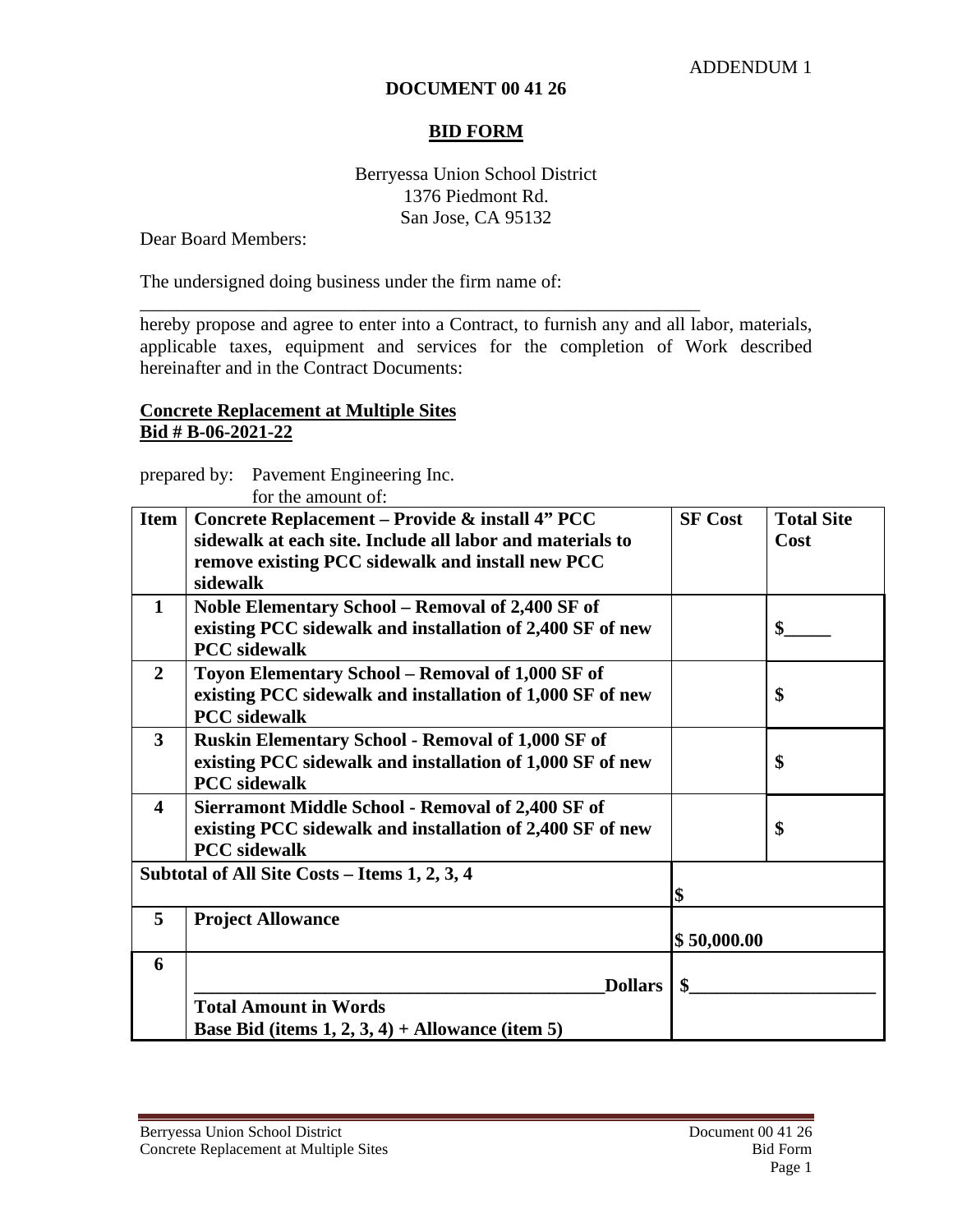# 11.1.6.1 UNIT PRICES

Any and all additional work and/or deductions shall be based on the Unit Prices. DO NOT INCLUDE THE UNIT PRICING IN YOUR BASE BID.

|      | <b>DESCRIPTION</b>                                                                                               |             |             | <b>UNIT</b> |       |
|------|------------------------------------------------------------------------------------------------------------------|-------------|-------------|-------------|-------|
| ITEM |                                                                                                                  | <u>QTY.</u> | <b>UNIT</b> | <b>COST</b> | TOTAL |
| 1.   | Seal Coat Existing AC Paving                                                                                     | 100         | <b>SF</b>   | \$          | \$    |
| 2.   | Repaint Game Lines / Parking<br><b>Stalls</b>                                                                    | 100         | LF          | \$          | \$    |
| 3.   | Remove & Replace Redwood<br>Headerboard                                                                          | 10          | LF.         | \$          | \$    |
| 4.   | Remove & Replace HMA (Hot<br>Mix Asphalt $-3$ ".                                                                 | 100         | <b>SF</b>   | \$          | \$    |
| 5.   | Sierramont MS - Remove<br>existing 2 X 4 Redwood<br>expansion joints and<br>replacement with non-shrink<br>grout | 100         | LF          | \$          | \$    |

# 11.1.6.2 COURSE-OF-CONSTRUCTION INSURANCE REQUIREMENTS

Contractor, during the progress of the Work and until final acceptance of the Work by Owner upon completion of the entire Contract, shall maintain Builder's Risk/Course-of-Construction insurance satisfactory to the Owner, issued on a completed value basis on all insurable Work included under the Contract Documents. This insurance shall insure against all risks, including but not limited to the following perils: vandalism, theft, malicious mischief, fire, sprinkler leakage, civil authority, sonic boom, explosion, collapse, flood, earthquake (for projects not solely funded through revenue bonds, limited to earthquakes equivalent to or under 3.5 on the Richter Scale in magnitude), wind, hail, lightning, smoke, riot or civil commotion, debris removal (including demolition) and reasonable compensation for the Architect's services and expenses required as a result of such insured loss. This insurance shall provide coverage in an amount not less than the full cost to repair, replace or reconstruct the Work. Such insurance shall include the Owner, the Architect, and any other person or entity with an insurable interest in the Work as an additional named insured.

The Contractor shall submit to the Owner for its approval all items deemed to be uninsurable under the Builder's Risk/Course-of Construction insurance. The risk of the damage to the Work due to the perils covered by the Builder's Risk/Course-of-Construction insurance, as well as any other hazard which might result in damage to the Work, is that of the Contractor and the surety, and no claims for such loss or damage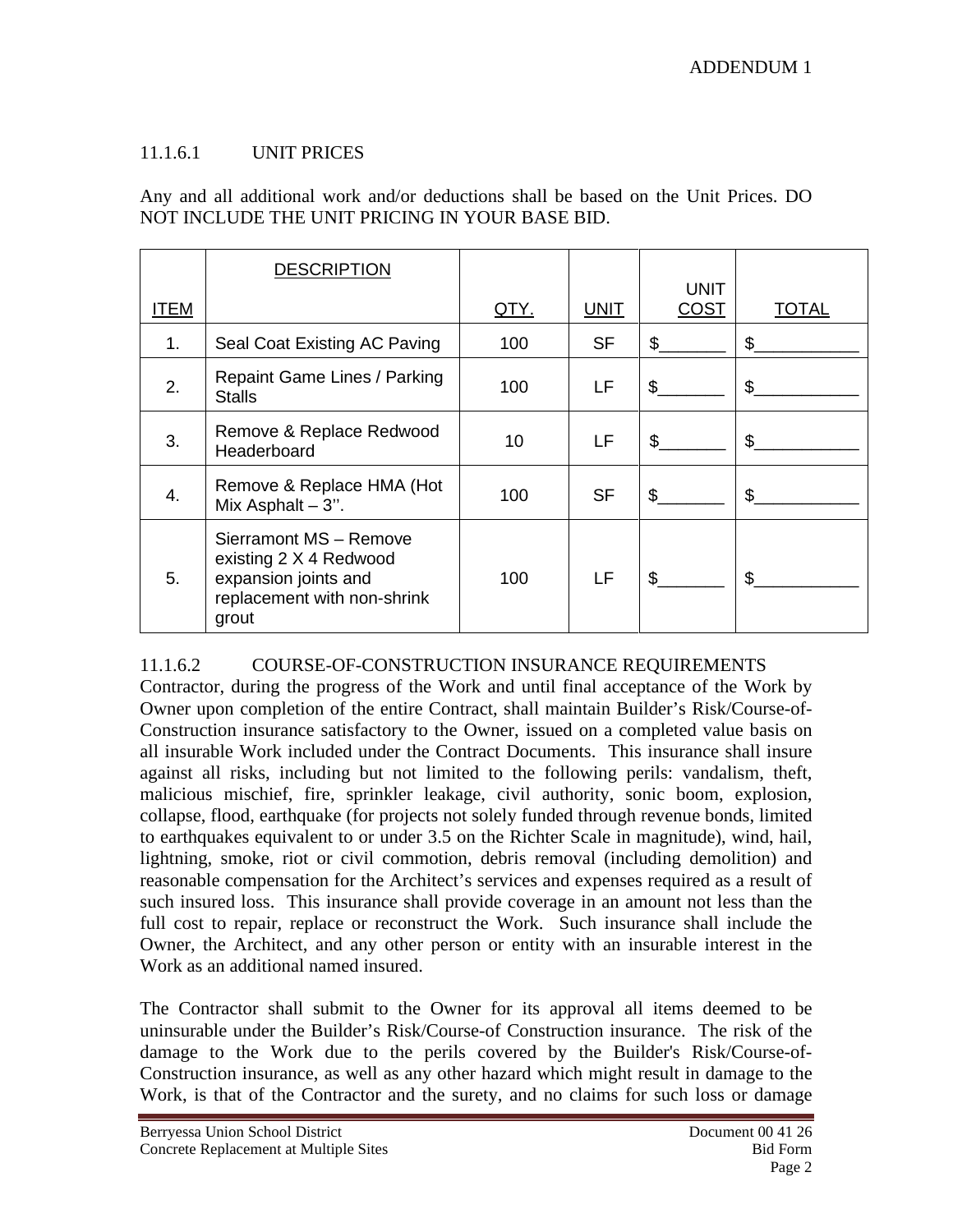shall be recognized by the Owner, nor will such loss or damage excuse the complete and satisfactory performance of the Contract by the Contractor.

If written notice of the Award of Contract is mailed, faxed, or delivered to the undersigned at any time before this bid is withdrawn, the undersigned shall, within ten (10) days after the date of such mailing, faxing, or delivering of such notice, execute and deliver an agreement in the form of agreement present in these Contract Documents and give Performance and Payment Bonds in accordance with the specifications and bid as accepted.

The undersigned hereby designates as the office to which such Notice of Award of Contract may be mailed, faxed, or delivered:

\_\_\_\_\_\_\_\_\_\_\_\_\_\_\_\_\_\_\_\_\_\_\_\_\_\_\_\_\_\_\_\_\_\_\_\_\_\_\_\_\_\_\_\_\_\_\_\_\_\_\_\_\_\_\_\_\_\_\_\_\_\_\_\_

\_\_\_\_\_\_\_\_\_\_\_\_\_\_\_\_\_\_\_\_\_\_\_\_\_\_\_\_\_\_\_\_\_\_\_\_\_\_\_\_\_\_\_\_\_\_\_\_\_\_\_\_\_\_\_\_\_\_\_\_\_\_\_\_

\_\_\_\_\_\_\_\_\_\_\_\_\_\_\_\_\_\_\_\_\_\_\_\_\_\_\_\_\_\_\_\_\_\_\_\_\_\_\_\_\_\_\_\_\_\_\_\_\_\_\_\_\_\_\_\_\_\_\_\_\_\_\_\_

Our Public Liability and Property Damage Insurance is placed with:

Our Workers' Compensation Insurance is placed with:

Circular letters, bulletins, addenda, etc., bound with the specifications or issued during the time of bidding are included in the bid, and, in completing the Contract, they are to become a part thereof.

The receipt of the following addenda to the specifications is acknowledged:

Addendum No. \_\_\_\_\_ Date \_\_\_\_\_\_ Addendum No. \_\_\_\_\_ Date \_\_\_\_\_ Addendum No. Date Addendum No. Date

This bid may be withdrawn at any time prior to the scheduled time for the opening of bids or any authorized postponement thereof.

A bidder shall not submit a bid unless the bidder's California contractor's license number appears clearly on the bid, the license expiration date and class are stated, and the bid contains a statement that the representations made therein are made under penalty of perjury. Any bid submitted by a contractor who is not licensed pursuant to Business and Professions Code section 7028.15 shall be considered nonresponsive and shall be rejected. Any bid not containing the above information may be considered nonresponsive and may be rejected.

**NOTE:** Each bid must give the full business address of the bidder and be signed by bidder with bidder's usual signature. Bids by partnerships must furnish the full name of all partners and must be signed in the partnership name by a general partner with authority to bind the partnership in such matters, followed by the signature and designation of the person signing. The name of the person signing shall also be typed or printed below the signature. Bids by corporations must be signed with the legal name of the corporation, followed by the name of the state of incorporation and by the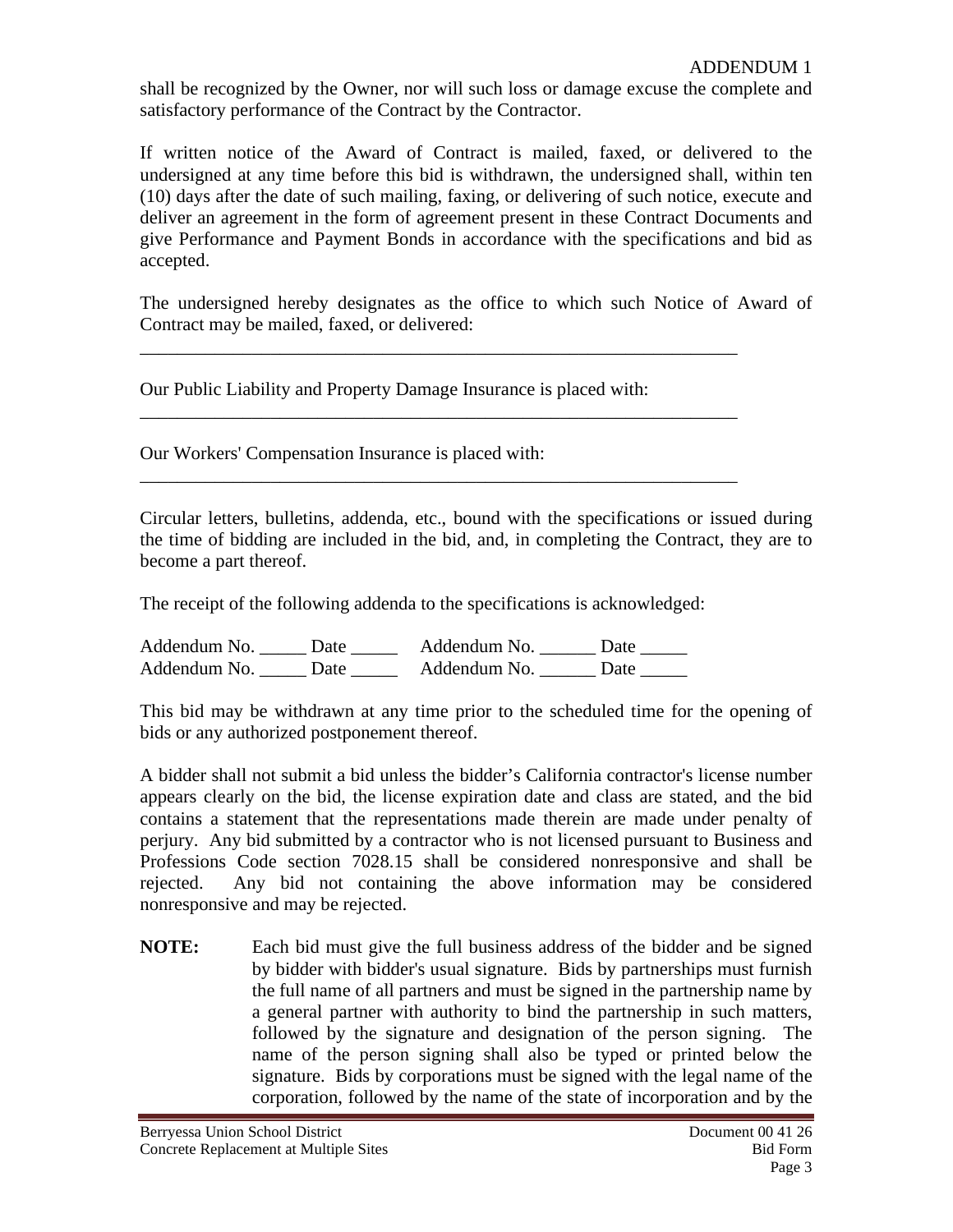signature and designation of the chairman of the board, president or any vice president, and then followed by a second signature by the secretary, assistant secretary, the chief financial officer or assistant treasurer. All persons signing must be authorized to bind the corporation in the matter. The name of each person signing shall also be typed or printed below the signature. Satisfactory evidence of the authority of the officer signing on behalf of a corporation shall be furnished.

The undersigned declares under penalty of perjury under the laws of the State of California that the representations made in this bid are true and correct.

| Business Address: New York 1988                           |  |  |  |  |
|-----------------------------------------------------------|--|--|--|--|
|                                                           |  |  |  |  |
|                                                           |  |  |  |  |
|                                                           |  |  |  |  |
| Class and Expiration Date:                                |  |  |  |  |
|                                                           |  |  |  |  |
| () Evidence of authority to bind corporation is attached. |  |  |  |  |
|                                                           |  |  |  |  |
|                                                           |  |  |  |  |

END OF DOCUMENT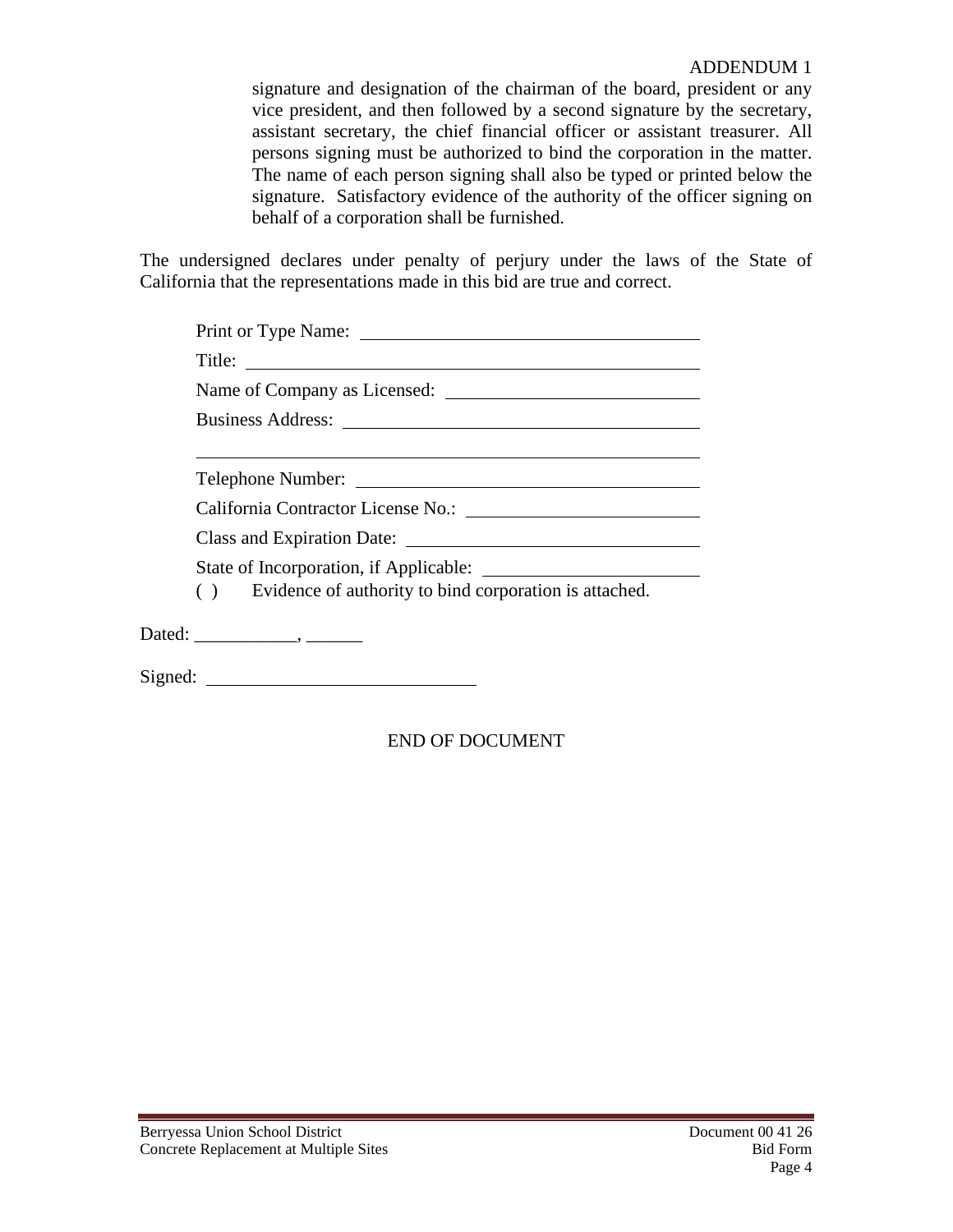## ADDENDUM 1

# **DOCUMENT 00 43 13**

# **BID BOND**

KNOW ALL MEN BY THESE PRESENTS that we the undersigned \_\_\_\_\_\_\_\_\_\_\_\_\_\_\_\_\_\_\_\_\_\_\_\_\_\_\_\_ as Principal and \_\_\_\_\_\_\_\_\_\_\_\_\_\_\_\_\_\_\_\_\_\_\_\_\_\_ as Surety, are hereby held and firmly bound unto the Berryessa Union School District ("Owner") in the sum of \_\_\_\_\_\_\_\_\_\_\_\_\_\_\_\_\_\_\_\_\_\_\_ Dollars (\$\_\_\_\_\_\_\_\_\_\_\_\_) for payment of which sum, well and truly to be made, we hereby jointly and severally bind ourselves, our heirs, executors, administrators, successors and assigns.

The condition of the above obligation is such that whereas the Principal has submitted to the Owner a certain bid, attached hereto and hereby made a part hereof, to enter into a Contract in writing for the construction of **Concrete Replacement at Multiple Sites** Project in strict accordance with Contract Documents.

### NOW, THEREFORE,

a. If said bid shall be rejected, or, in the alternative;

b. If said bid shall be accepted and the Principal shall execute and deliver a contract in the form of agreement attached hereto and shall execute and deliver Performance and Payment Bonds in the forms attached hereto (all properly completed in accordance with said bid), and shall in all other respects perform the agreement created by the acceptance of said bid;

Then this obligation shall be void, otherwise the same shall remain in full force and effect, it being expressly understood and agreed that the liability of the Surety for any and all default of the Principal hereunder shall be the amount of this obligation as herein stated.

Surety, for value received, hereby stipulates and agrees that no change, extension of time, alteration or addition to the terms of the Contract on the call for bids, or to the Work to be performed hereunder, or the specifications accompanying the same, shall in any way affect its obligation under this bond, and it does hereby waive notice of any such change, extension of time, alteration or addition to the terms of said Contract or the call for bids, or to the Work, or to the specifications.

IN WITNESS WHEREOF, the above-bounden parties have executed this instrument under several seals this \_\_\_\_ day of \_\_\_\_\_\_\_\_\_\_\_\_\_\_\_\_, 201\_, the name and corporate party being hereto affixed and these presents duly signed by its undersigned representative, pursuant to authority of its governing body. In the presence of: